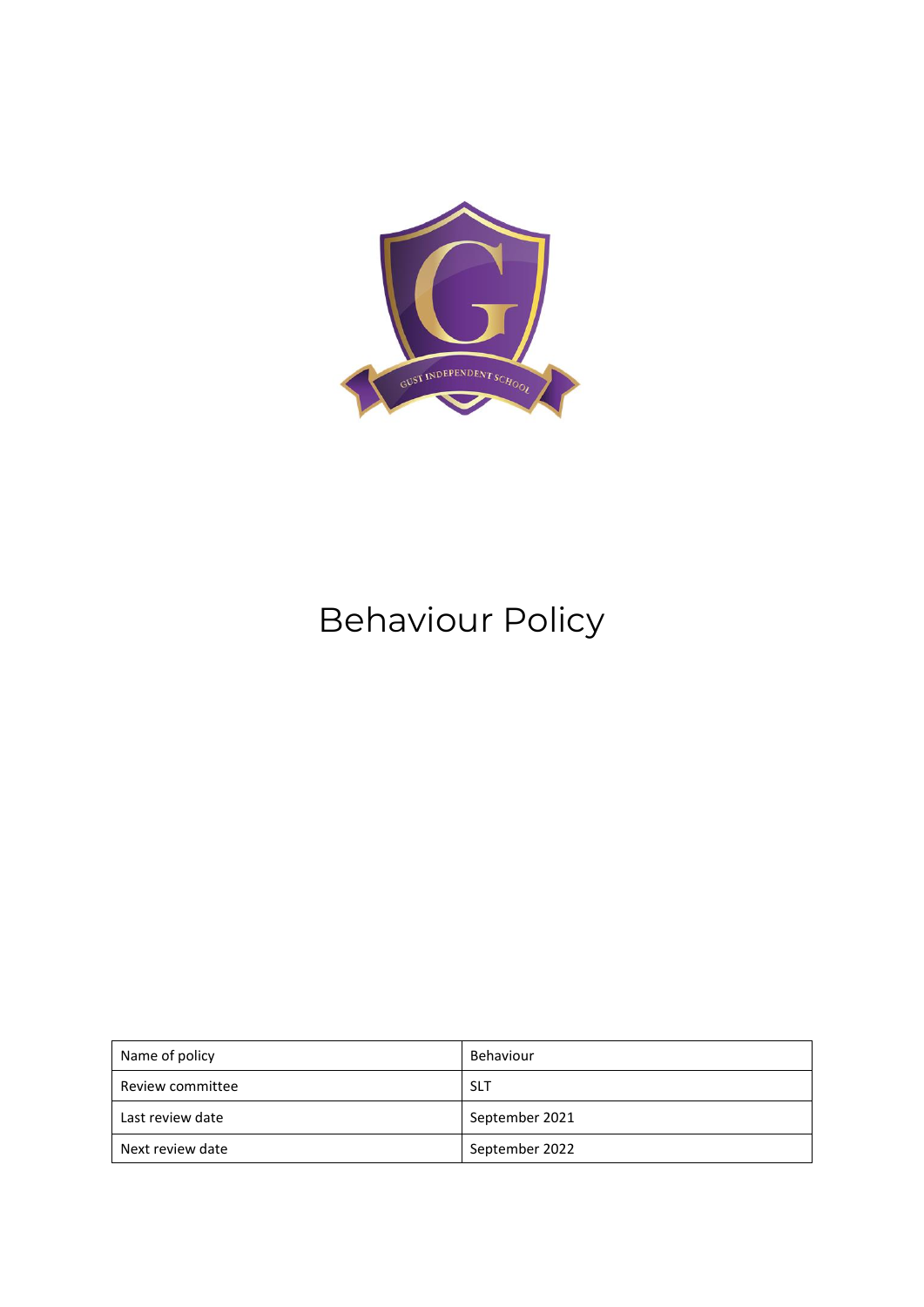#### **VALUES AND PRINCIPLES**

"At GUST, our purpose is to meet the individual needs of each pupil through a quality, stimulating curriculum in a caring, secure environment where we all work together and everyone is valued."

#### **AIMS**

- To provide for staff, parents/carers, pupils and trustees a clear understanding of the school's approach to behaviour management;
- To provide staff and pupils with a framework of behaviour management in which they can function in a secure and happy manner;
- To provide a safe and secure environment for staff and pupils based on high standards of care and control;
- To ensure consistency of approach by all staff towards managing the behaviour of pupils.
- To encourage children and staff to be sensitive to the needs and feelings of others and show respect for diversity;
- To reinforce, recognise and, reward, appropriate behaviour;
- To encourage pupils to develop an awareness of:
	- **The effects of their behaviour on themselves and others;**
	- . The responsibility they have to make decisions in relation to their behaviour and the subsequent consequences of these decisions;
	- Their role as a member of a community within which respect for others is at the core.
- To fulfil all legal requirements.

#### **RATIONALE**

Children need to learn to work, play and cooperate with others; they need to be able to establish effective relationships with other children and adults beyond their family within a whole school and wider community. All staff have a duty and a responsibility to consistently promote appropriate behaviour at all times.

We believe that well motivated, secure, confident pupils encouraged by praise and reward will learn to demonstrate acceptable behaviour and positive attitudes to learning. We also believe that staff, pupils, parents and carers can work together in the best interests of the child to establish and maintain positive behaviour and ultimately demonstrate self-discipline.

At GUST School we believe in the importance of early intervention and support for pupils and families. We believe all school staff should model positive behaviours. Pupils are more likely to accept our school's code of behaviour if it is clearly understood, consistently and fairly applied, and shown to be reasonable, sensitive and effective. Effective behaviour management requires that agreed policies are followed by all staff.

#### **The powers within this policy are at the discretion of the Head of School.**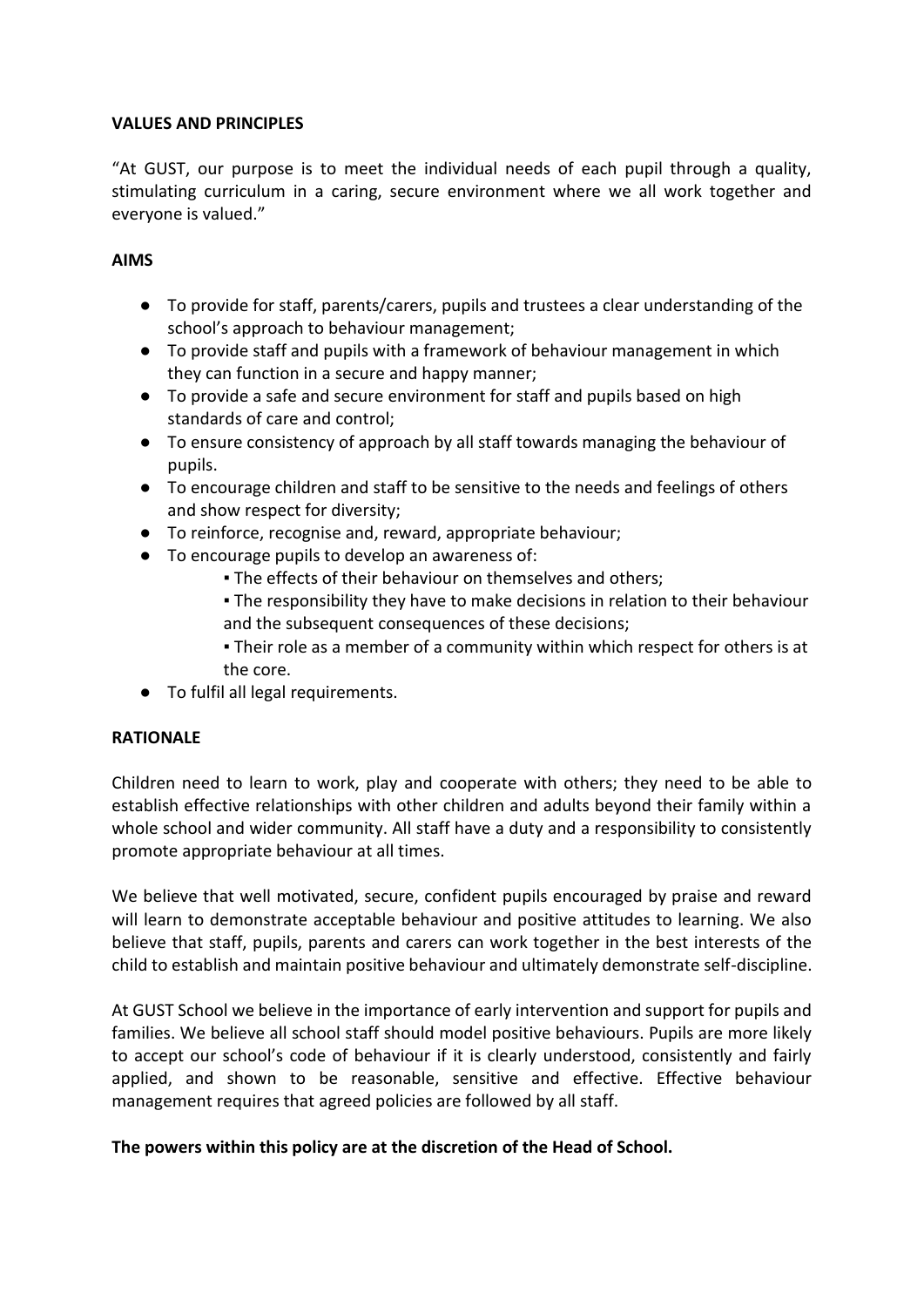Our behaviour policy includes:

- A consistent approach to behaviour management, teaching and learning;
- School leadership;
- Classroom management, learning and teaching;
- Rewards and sanctions;
- Behaviour strategies and the teaching of good behaviour;
- Staff development and support;
- Pupil support systems:
- Liaison with parents and other agencies;
- Managing pupil transition;
- Organisation and facilities.

The policy includes guidance on the schools statutory powers in managing behaviour:

#### Pupil's conduct outside the school gates

School will implement sanctions where pupil behaviour outside the school gates affects the school's reputation or behaviour within school.

#### Confiscation of inappropriate items

School has the power to search and confiscate banned items and will confiscate them in line with the procedures set out in this policy.

#### Power to use reasonable force

Reasonable force will be used where pupils are at risk of injuring themselves, others, school property or infringing the right of other pupils to learn.

Each of these areas are explained in more detail in the following guidelines and appendices.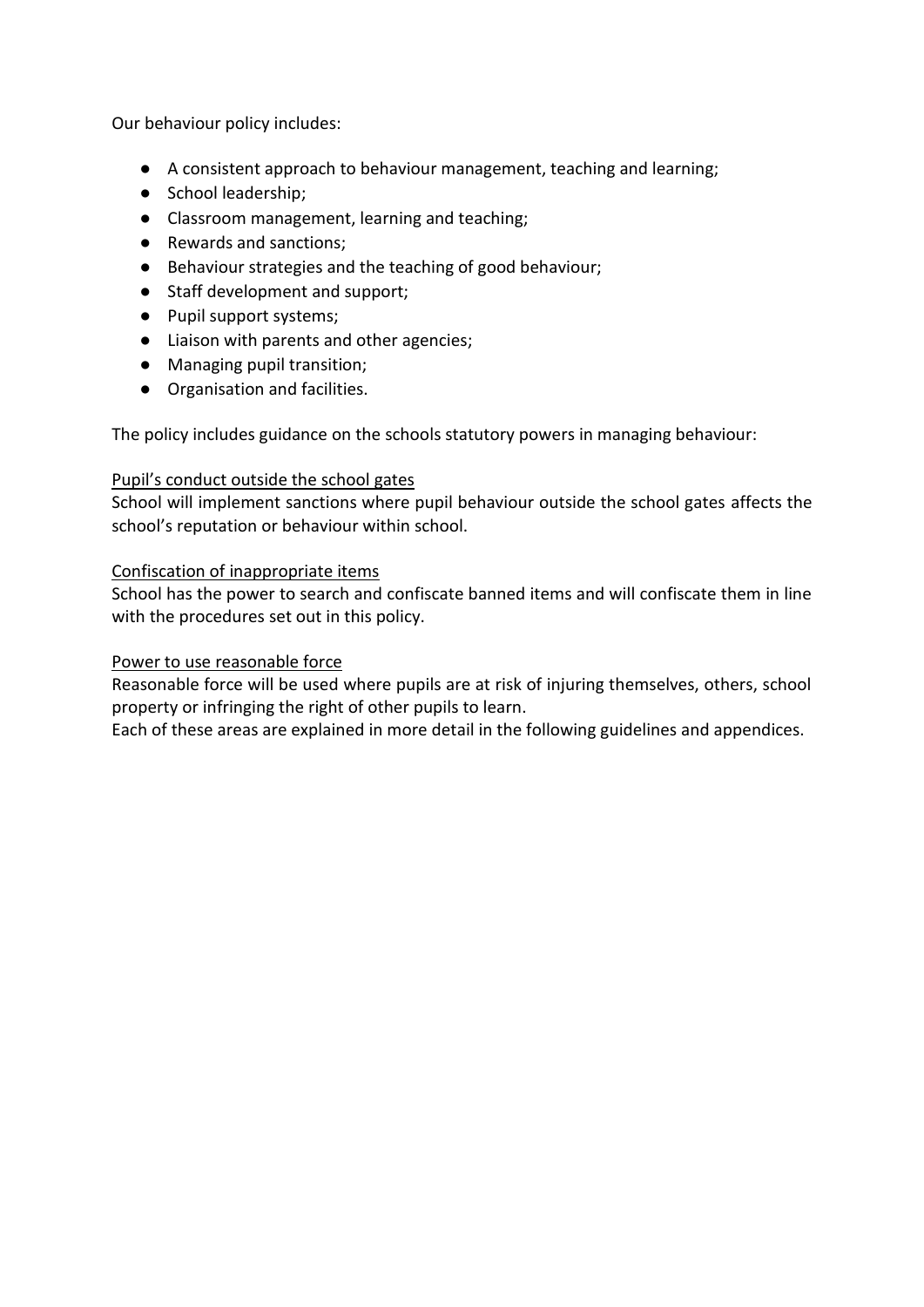# **1 A CONSISTENT APPROACH: BEHAVIOUR MANAGEMENT, TEACHING AND LEARNING**

We aim to identify the needs of pupils prior to admission. However, in the first few weeks the pupil attends GUST we work through the stages of induction, as follows:

- During the induction process we will talk to the pupil to gain their views and identify their likes and dislikes and assess their needs;
- We will talk to parents to obtain any relevant information, including early development and behaviour;
- We will offer a home visit and a school visit;
- Baseline assessments will be collected for literacy, numeracy, communication and other assessments where appropriate;
- For most pupils in our school, the key to making academic progress will depend very much on overcoming barriers to learning that are associated with communication, social and emotional development and behaviour;
- We believe consistent experience of good teaching, and learning, engages pupils so helping to reduce instances of negative behaviour. The consistent application of positive behaviour management strategies enables pupils to understand the school's expectations and allow staff to be mutually supportive.

As a school we will:

- Assess staff needs and build into staff induction and Continuing Professional Development (CPD) programmes specific opportunities to discuss and learn about behaviour;
- Ensure staff follow through issues with pupils indicating what must be done to improve behaviour;
- Identify the specific needs of pupils to support those who have learning social, emotional and behavioural difficulties or are experiencing difficulties out of school and agree common ways of managing and meeting their needs;
- We will identify the most effective support for pupils and families through a personalised learning approach and early intervention;
- Offer additional intervention as a therapeutic approach to emotional issues for pupils in crisis;
- We will use 'in print' to produce pictorial and signing systems to support communication and organisation, including visual contracts, reward charts, visual timetables
- Ensure that senior managers regularly walk the building, going into classrooms and assessing how well staff are consistently applying the school's policies on behaviour improvement;
- Ensure that staff discuss with parents the schools concerns and agree a common way of working to help pupils make improvements to their behaviour;
- Establish the best way of communicating with parents and provide regular feedback on the progress being made.

It is vital this occurs as consistent application for the policy is to be valued.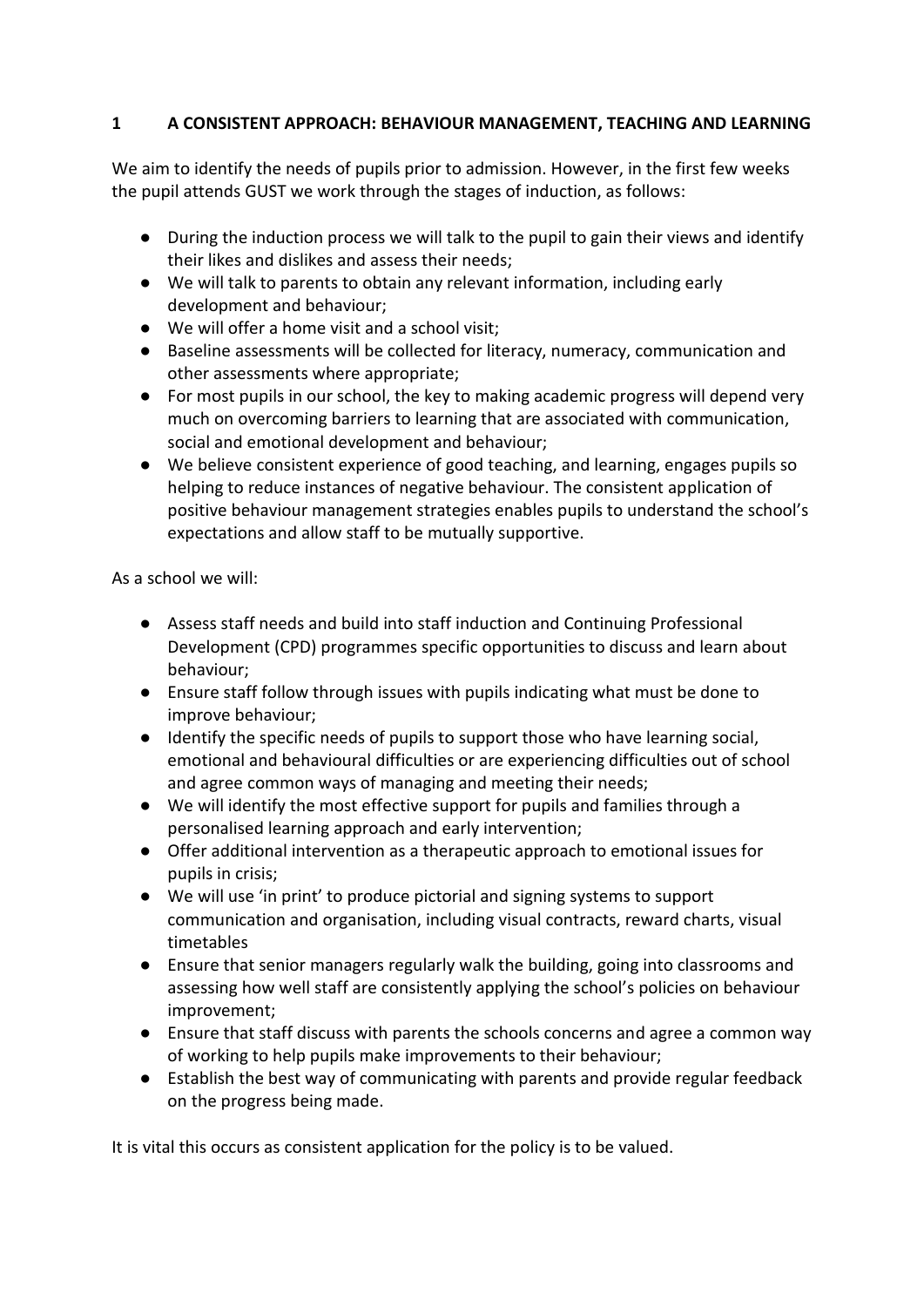## **2 SCHOOL LEADERSHIP**

Effective leadership in school is central when creating a climate of security and good order that supports pupils in managing their behaviour. The leadership team and Trustees have a critical role in identifying and developing values and expectations that are shared with, and accepted by, pupils, parents and staff on a yearly basis. For the behaviour policy to be effective it needs to be understood and applied consistently by all staff. The leadership team has a responsibility to 'lead from the front,' however leadership to support positive behaviour must be shared across the whole staff, including classroom teachers and support staff.

Parents have a responsibility to support the high expectations of the school. The Trustees, also, play a pivotal role in monitoring and supporting the policies adopted.

- In partnership with parents, set high expectations for pupils and staff in all aspects of the school's life and show how they are to be met. For example:
	- By clear codes of conduct
	- By guidance on how to improve their work
- Ensure senior leaders use opportunities such as pupil meetings and assemblies to articulate their expectations and reinforce them by their visibility around the building during the day;
- Ensure senior leaders model the behaviour and social skills they want pupils and staff to use;
- Ensure staff are sufficiently trained and supported and know how to exercise their individual responsibility in the implementation of the school's behaviour policy;
- Recognise that leaders at all levels require training if they are to act as mentors to less experienced staff.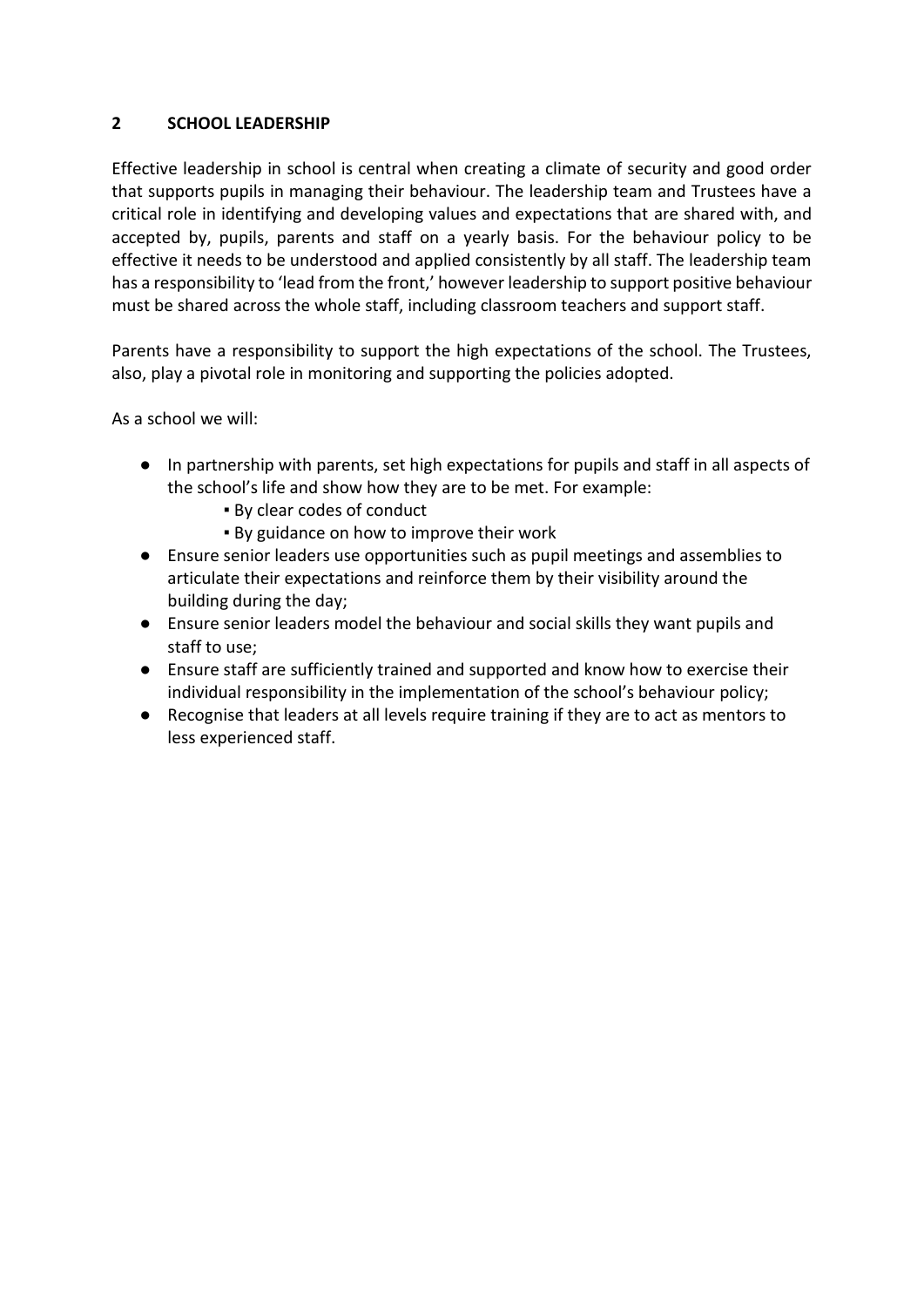# **3 CLASSROOM MANAGEMENT, LEARNING AND TEACHING**

Schools must ensure an appropriate curriculum is offered, which is accessible to pupils of all abilities and aptitudes.

- Ensure all staff follow the behaviour code and apply agreed procedures;
- Plan lessons well, using strategies appropriate to the ability of the pupils;
- Use commonly agreed classroom management and behaviour strategies such as a formal way to start lessons. This could include where appropriate: all pupils being greeted by the door, brought into the classroom, formally welcomed, asked to sit and the teacher explaining the purpose of the lesson;
- Offer pupils the opportunity to take responsibility for aspects of their learning, working together in pairs, groups and as a whole class;
- Use Assessment for Learning techniques, such as teacher feedback, peer and selfassessment, to increase pupils' involvement in their learning and promote good behaviour;
- Collect data on pupils' behaviour and learning and use it, for example, to plan future groupings and to target support on areas where pupils have the greatest difficulty;
- Ensure that where appropriate all teachers operate a classroom seating plan. Educational research shows that where pupils are allowed to determine where they sit, their social interactions can inhibit teaching and create behaviour problems;
- Ensure teachers build into their lessons opportunities to receive feedback from pupils on their progress and their future learning needs;
- Recognise that pupils are knowledgeable about their school experience, and have views about what helps them learn, and how others' poor behaviour stops them from learning;
- Plan extension work carefully and set it early in a lesson so that all pupils have a clear understanding of what is expected of them.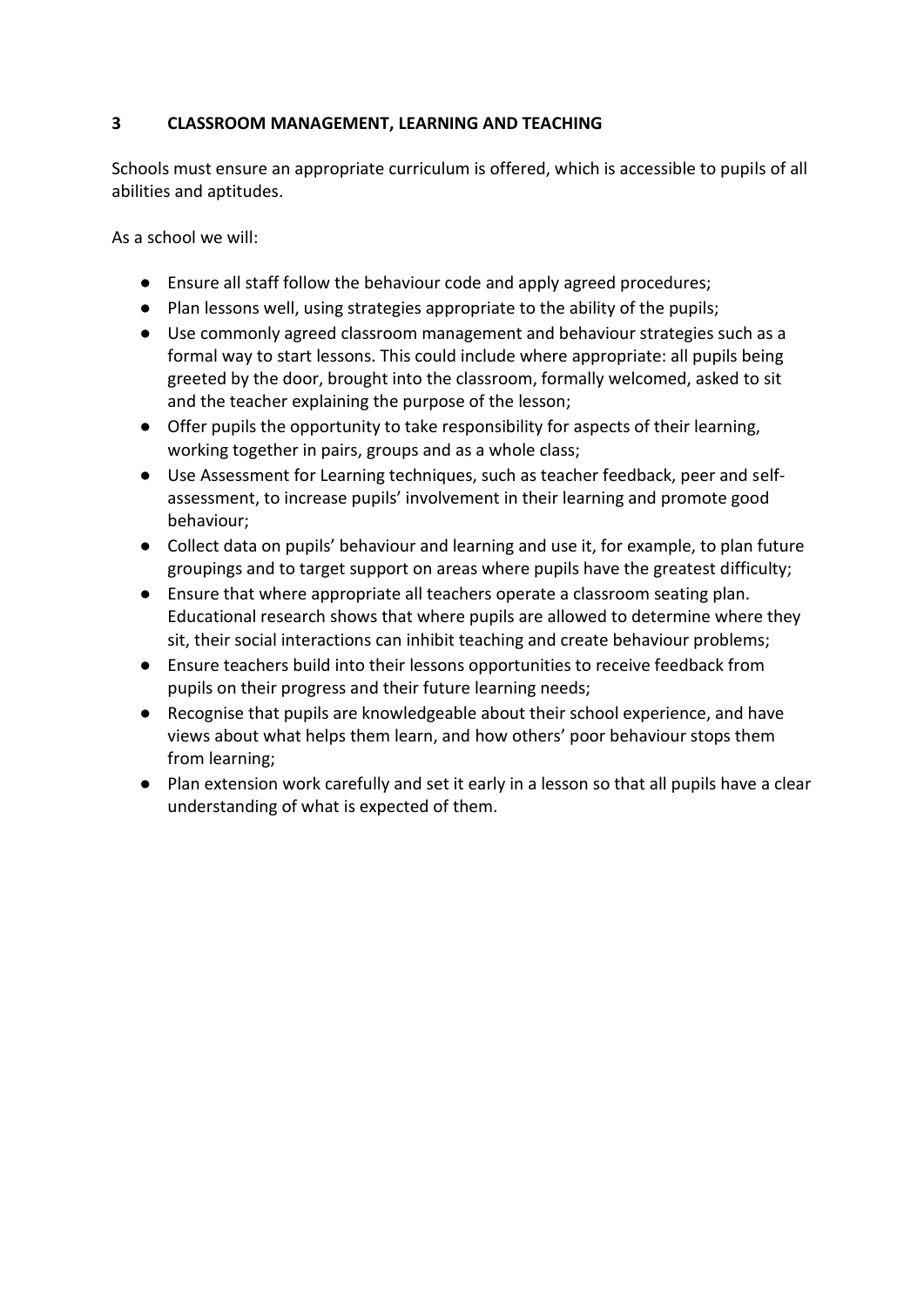#### **4 REWARDS AND SANCTIONS**

Our aim is to provide a range of opportunities in which pupils can excel and be rewarded or supported by a practical set of sanctions that deal appropriately with negative behaviour. Praise and positive statements about the pupil, their ideas and actions are used to motivate and encourage whilst at the same time pupils are regularly made aware of sanctions that may be applied for negative behaviour.

Sanctions will be applied where the pupils conduct falls below that which could reasonably be expected of them. Sanctions can only be applied by a paid member of staff, while on the school premises or in the care of the member of staff e.g. on a school trip, and must be reasonable in accordance with, Special Educational Needs, race and other equalities and human rights.

At GUST School we strongly believe that children who feel secure, valued and for whom we care will have greater opportunity to work to their full potential. We value all children as individuals and aim to help them grow in confidence and independence, developing respect, understanding and a caring attitude towards themselves and other people. We provide a rewards and sanctions system that is clearly understood and valued by pupils and consistently applied by all school staff. Behaviour is managed by a staged process.

Rewards and sanctions should be implemented to reinforce positive behaviour.

#### **Rewards**

- Smiles, acknowledgement, verbal praise and recognition verbal praise;
- Verbal or written feedback on work or activity;
- Choice of practical activity when work is completed;
- Reward points following each lesson for appropriate behaviour, effort and achievement;
- Extra points can be given for any positive behaviour;
- Good work and effort shared with other staff;
- Learner of the week, Handwriting of the week, Top Construction Pupil, Top Functional Skills etc;
- End of week learner meeting for public recognition of good work, effort and achievement – pupils are encouraged to discuss any issues/challenges;
- Extra responsibilities in school and in the classroom;
- Contact home by telephone call;
- Out of school activities:
- End of term visits:
- End of year awards ceremony conducted by the Head of School.

#### **Sanctions**

● Quiet room used appropriately to diffuse situations.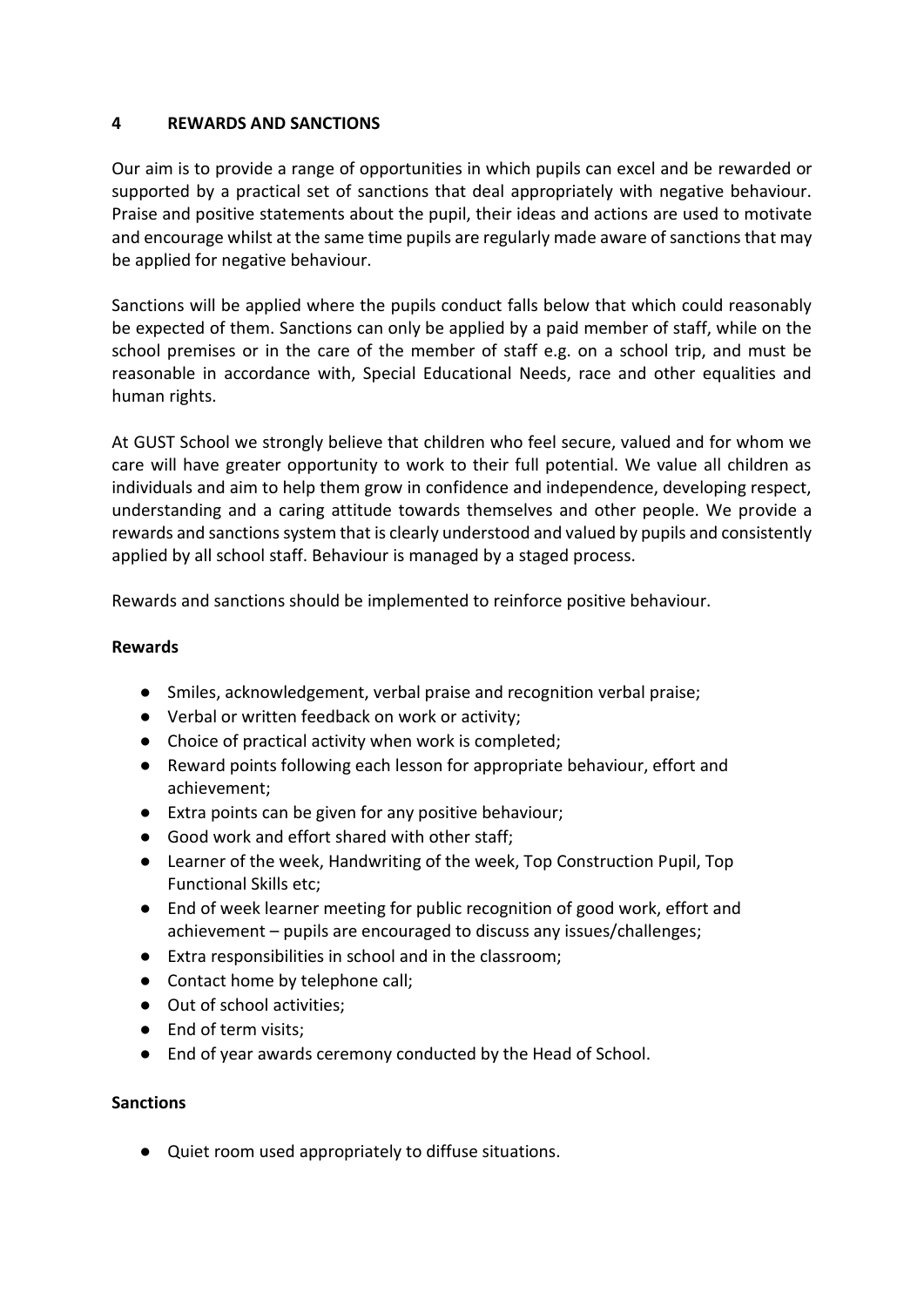- Abusive swearing will not be tolerated. A warning will be given and then reward points lost or minute will be lost from Golden Time (primary);
- Inappropriate behaviour (primary)- 3 warnings, no change; will result in 1 minute off their time e.g. choice time, playtime. Time is lost progressively with a record kept in the class book. If time is lost frequently then other strategies may be put in place. As follows:
- Pupil out of class as work avoidance should be limited and work completed in catch up afternoons and Fridays.
- Time taken from Golden Time (primary), reward points lost or internal exclusion for physical aggression directed toward others. Discussions will take place between staff and pupil, or in more serious incidents, parents/carers.
- Pupils may work with or have discussions with other staff.
- Pupils may be removed from activities. Sanctions and actions or outcomes should reflect natural consequences.
- Loss of points for destructive/aggressive behaviour.
- No points awarded if classwork is not completed.
- Contact home by letter or telephone call.

Rewards and sanctions will be progressive and reflect the behaviour. We ask and support our pupils to take small steps towards changing their behaviour but **we also** need to adapt our approach to help bring about that change and the first step towards this is to ensure that the pupil experiences quality relationships with the staff who are working with them.

- Have a wide range of appropriate rewards and sanctions and ensure they are applied fairly and consistently by all staff;
- Ensure systems identify which matters should be dealt with by classroom staff and those which require referral to a more senior member of staff. Matters of concern should be reported to senior staff.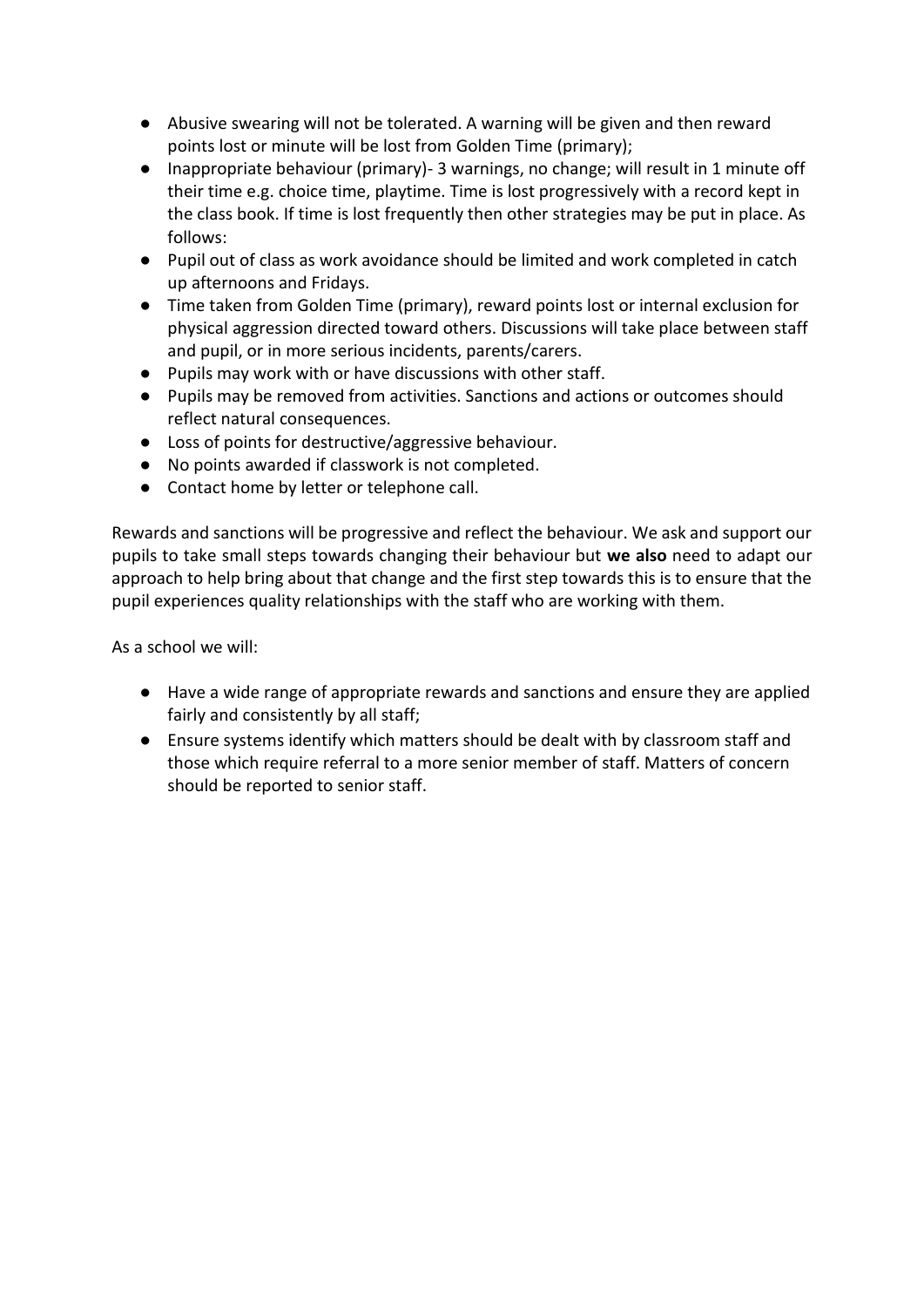#### **5 BEHAVIOUR STRATEGIES AND THE TEACHING OF GOOD BEHAVIOUR**

Understanding how to behave has to be taught. Our school adopts procedures and practices that help pupils learn how to behave appropriately. Appropriate behaviour must be modelled by adults in their interactions with pupils. We are aware that there are many policies and practices to develop appropriate behaviour in the early years of education that are applicable to older pupils. It is important that we recognise stages of development and build on the skills pupils have developed. We recognise that children learn respect by receiving it. How staff speak to pupils and praise them helps motivate them to do well. By not taking account of pupils' prior learning, we can inadvertently de-skill and de-motivate our pupils.

- Ensure all staff understand, and use consistently, the behaviour management strategies agreed by the governing body.
- Use pupil tracking systems to identify positive and negative behaviour. An effective policy and practice is based on accurate information;
- Ensure all staff and pupils joining the school are given clear guidance and use the school's systems and its expectations for behaviour;
- Use materials to develop pupils' emotional, social and behavioural skills. This involves:
	- Developing and using a common language to describe behaviour;
	- **Agreeing with staff how they will teach pupils to manage strong feelings,** resolve conflict, work and play cooperatively and be respectful and considerate;
	- **.** Identify additional individual and small group support and intervention for pupils for whom it would be of benefit.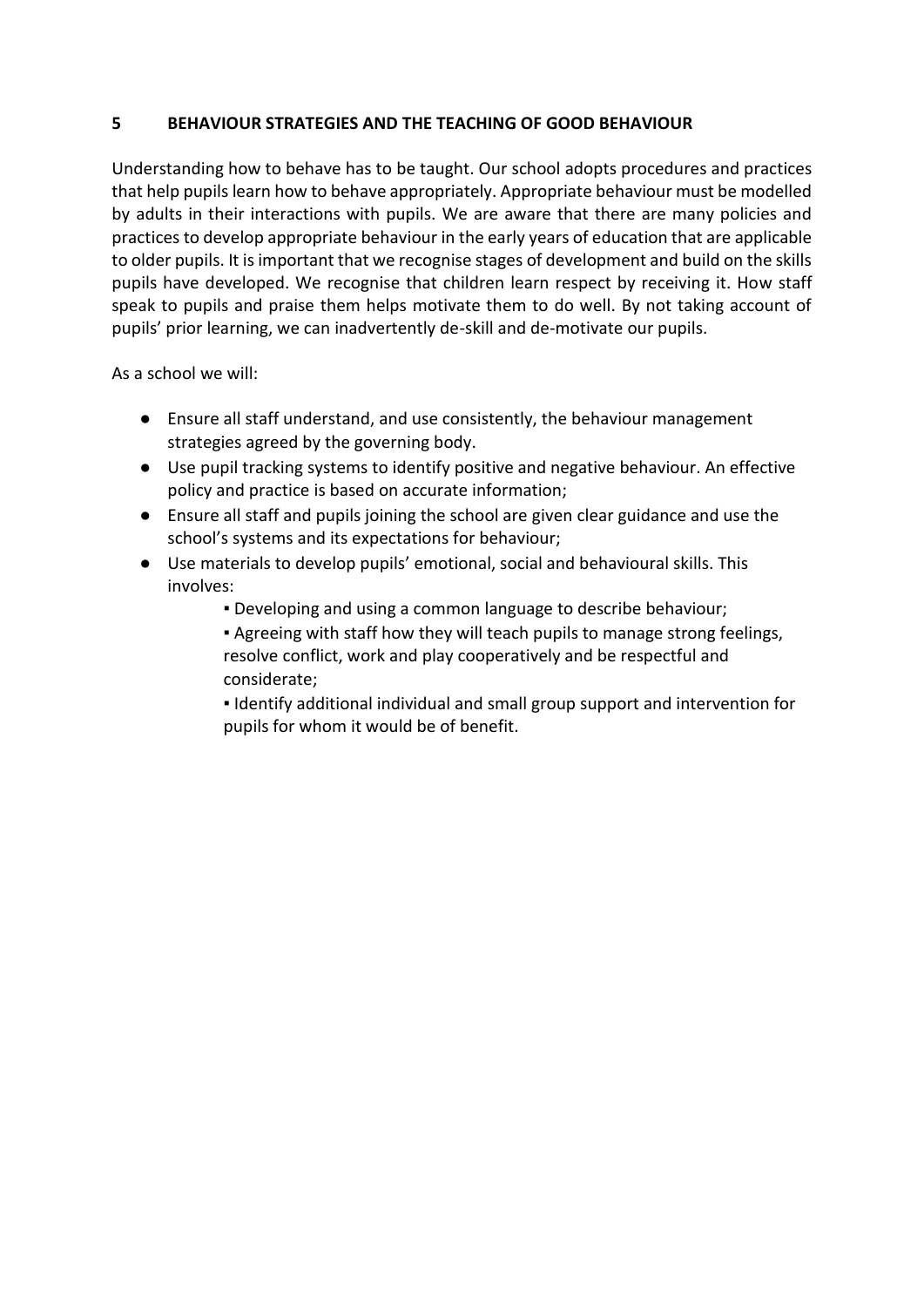# **6 STAFF DEVELOPMENT AND SUPPORT**

As a school we know that all staff should be equipped with the skills necessary to understand and manage pupil behaviour effectively. Training and coaching are both vital elements of a high quality professional development programme.

- Provide regular opportunities for all staff to share and develop their skills in promoting positive behaviour;
- Monitor the effectiveness of the behaviour management techniques used by the school as part of the school performance management system;
- Ensure that all staff joining the school receive induction training. This need applies equally to Newly Qualified Teachers, senior managers and experienced teachers from other schools whose needs are often neglected, and support staff;
- Create opportunities for staff to learn from the expertise of others in dealing with pupils whose behaviour is challenging.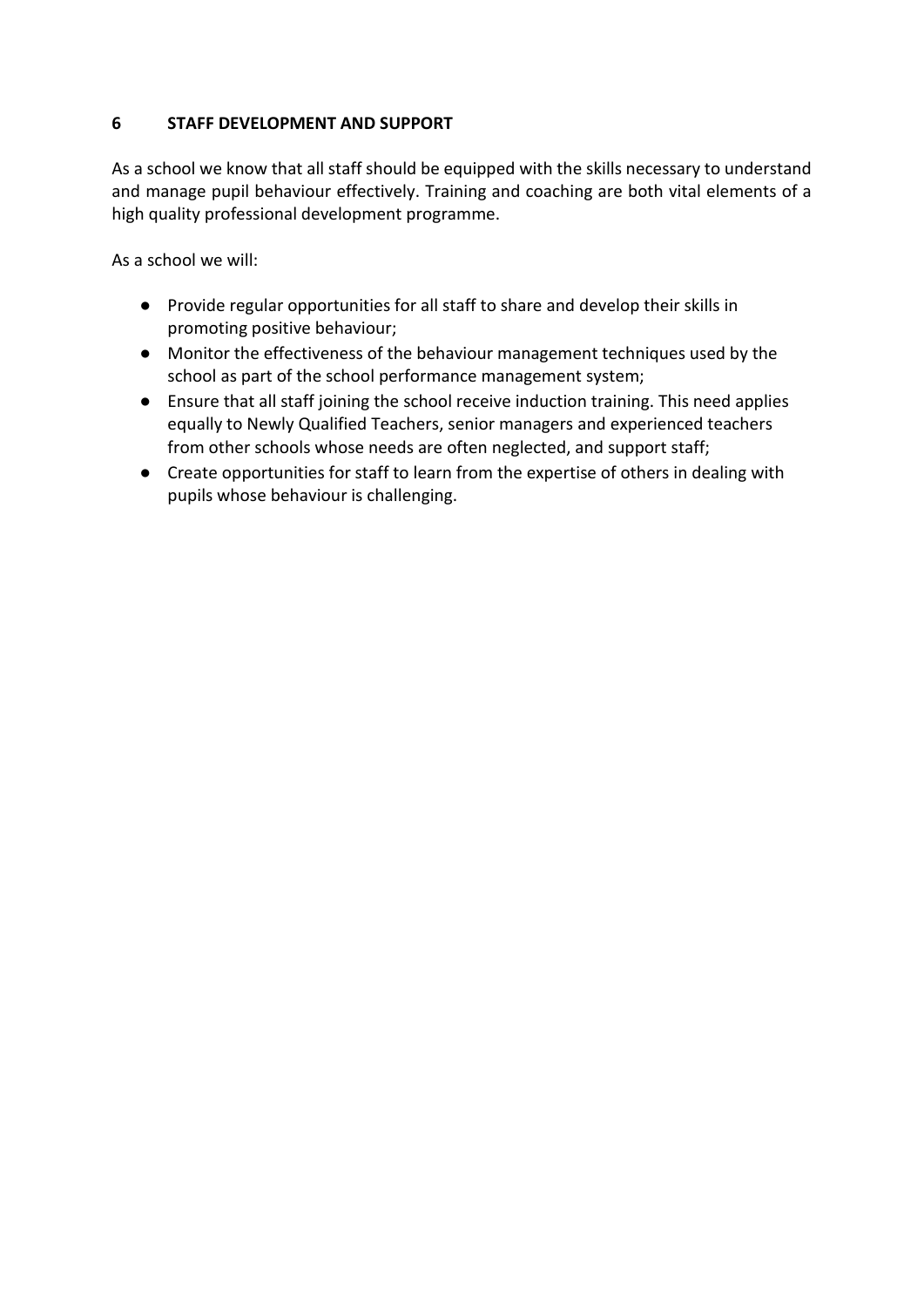# **7 PUPIL SUPPORT SYSTEMS**

We believe it is important for schools to have effective support and early intervention systems.

As a school we will:

- Recognise that a good pastoral system involves teachers and support staff;
- Ensure that all staff:
	- o Have appropriate time to carry out their task;
	- o Are appropriately trained;
	- o Have adequate administrative support;
	- o Have access to specialist support e.g.
	- **Education Welfare Officers**
	- Child and Adolescent Mental Health Services
	- **.** Locality Inclusion Support Teams
- Recognise that pupil support is not just about behaviour. We believe good pastoral support is concerned with academic attainment and developing pupils' ability to become good citizens;
- Ensure that all staff understand and are responsive to the needs of particular groups within the school and wider community.

We recognise that children should feel safe, be healthy, and enjoy and achieve in school. This cannot take place in a climate that allows bullying, harassment and oppressive behaviour to flourish.

As a result as a school we will:

- Regularly make clear to pupils, parents and staff, that bullying, harassment and oppressive behaviour in any form is totally unacceptable and will not be tolerated;
- Ensure that bullying, harassment and oppressive behaviour is responded to appropriately and dealt with immediately;
- Have appointed a range of support staff to work with parents and carers, allowing for early intervention and support when problems arise;
- Children with SEN and vulnerable groups need to be taught assertiveness and have regular reminders of the procedures to report any concerns of their safety and wellbeing. This particularly applies to E Safety and Cyber Bullying.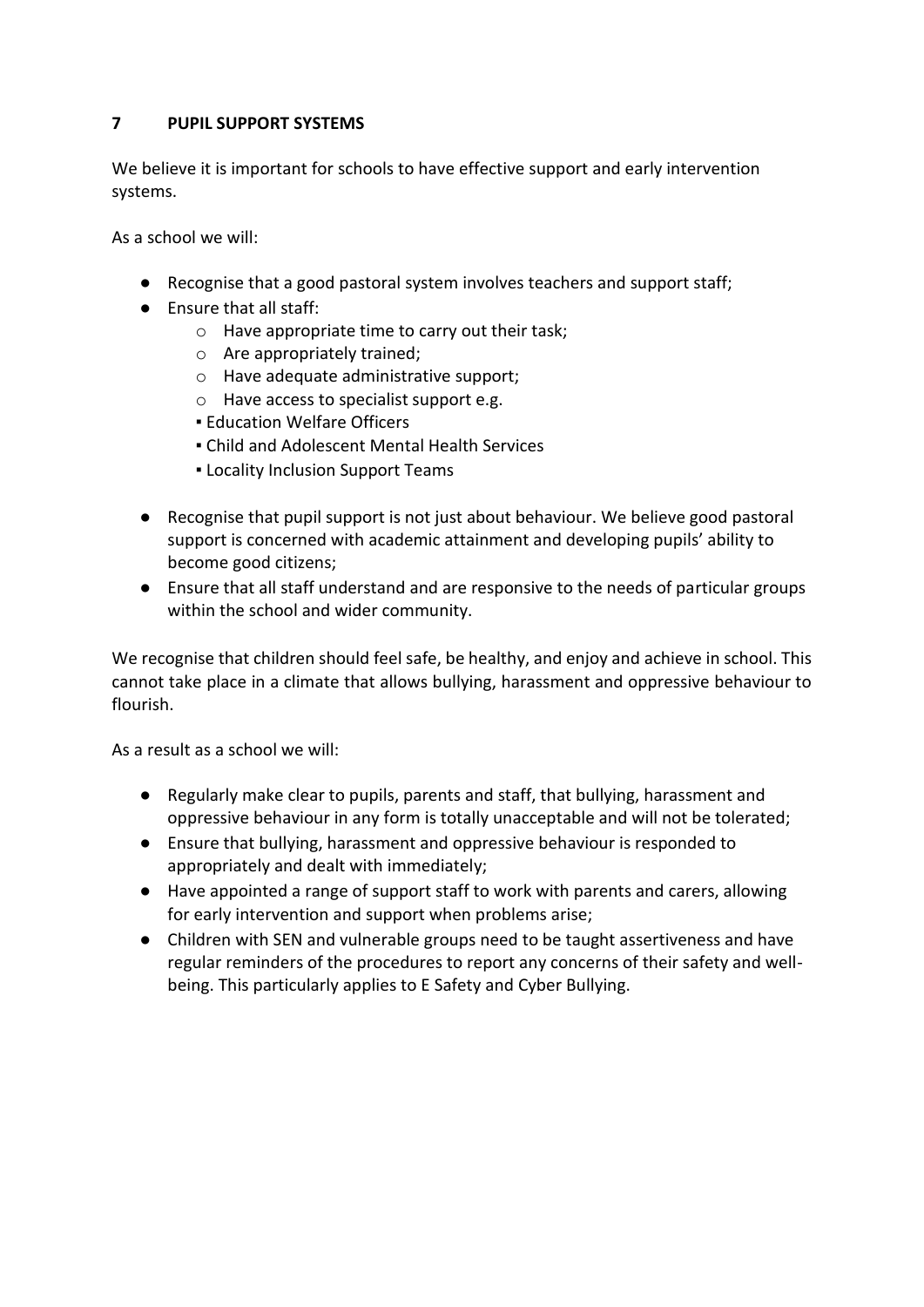## **8 LIAISING WITH PARENTS AND OTHER AGENCIES**

We firmly believe we must work in partnership with parents and carers on all aspects of a pupil's education including their behaviour. We accept that good liaison takes time, is demanding and requires resources. We are highly active in establishing these links and forging positive relationships with parents and carers. We ensure we evaluate our contact with parents and carers to build upon good practice identified and amended as appropriate.

- Ensure that staff and teachers are trained, so that they are welcoming, and have the skills to deal with difficult parental conversations;
- Have clear and well understood procedures in place for dealing with and responding to distressed and angry parents;
- Ensure staff receive professional external training, from local authorities or other agencies, in managing and dealing with people's anger;
- Ensure parents and carers hear from the school when their children are doing well so that the first contact is positive. There is a greater willingness to work with the school when the parent believes the school has the pupil's best interest at heart;
- Allocate sufficient resources to allow the school to communicate effectively with parents;
- We are aware our parents too must behave appropriately towards school staff. Although abusive and intimidating behaviour can come about through frustration, we will take legal advice as appropriate as such behaviour is not acceptable and cannot be tolerated;
- We recognise the importance of a multi-agency approach for pupils and families. We will attend meetings held by other agencies and hold regular Team around the Family meetings where there are concerns with a pupil's health, well-being and behaviour;
- Any concerns about pupil safety must be reported to the person responsible for safeguarding. Staff, pupils and volunteers may be asked to record concerns regarding observations and behaviours.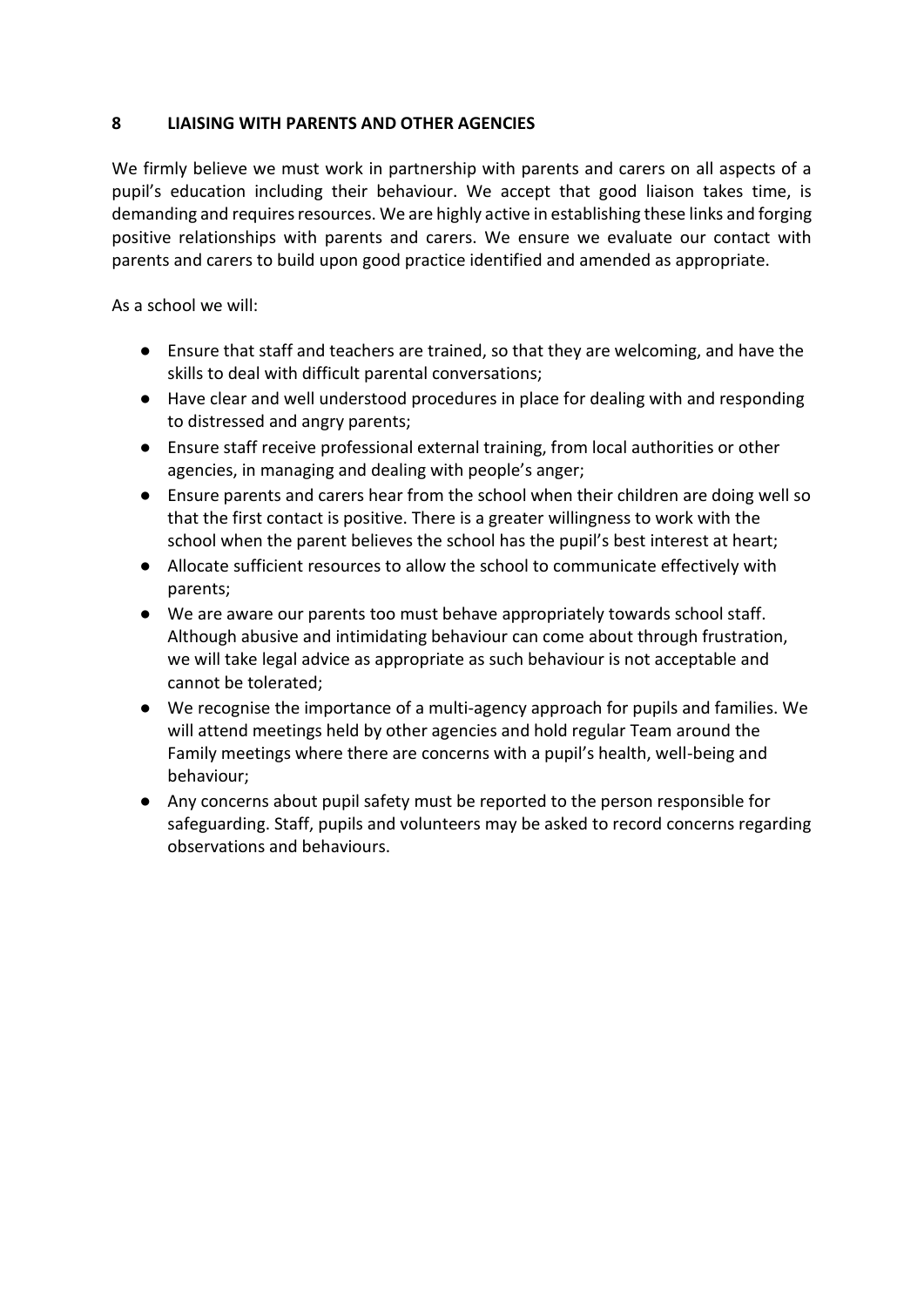#### **9 MANAGING PUPIL TRANSITION**

We are aware pupils find moves between schools and key stages unsettling and provide appropriate support and guidance whether they start at the beginning of a school year or depart or arrive part way through.

- Ensure that teachers receiving a new pupil or new class are given appropriate information to help the teacher plan work and manage the class (if provided);
- Ensure the class teacher receives assessment/ information (if provided) and can build on the social, emotional and behavioural skills already developed by previous teachers or schools. We recognise that change causes anxiety and if not carefully managed can adversely affect pupils' motivation, attitude, attainment and behaviour;
- Work closely with pupils, parents/carers and other schools at transition to reduce this stress;
- Manage the issues related to transition through a clear induction process often beginning even before the pupils attends our school and continuing throughout the first weeks in school;
- Ensure pupils support each other;
- Ensure we work with other schools through transition periods and meet with staff who will be supporting the pupil through the transition to or from our school and share information which will help support the pupil;
- Ensure pupils are given support throughout the transition process. For example:
	- o Visits to receiving class or school
	- o Transition books, photographs and resources
	- o Individual support to manage change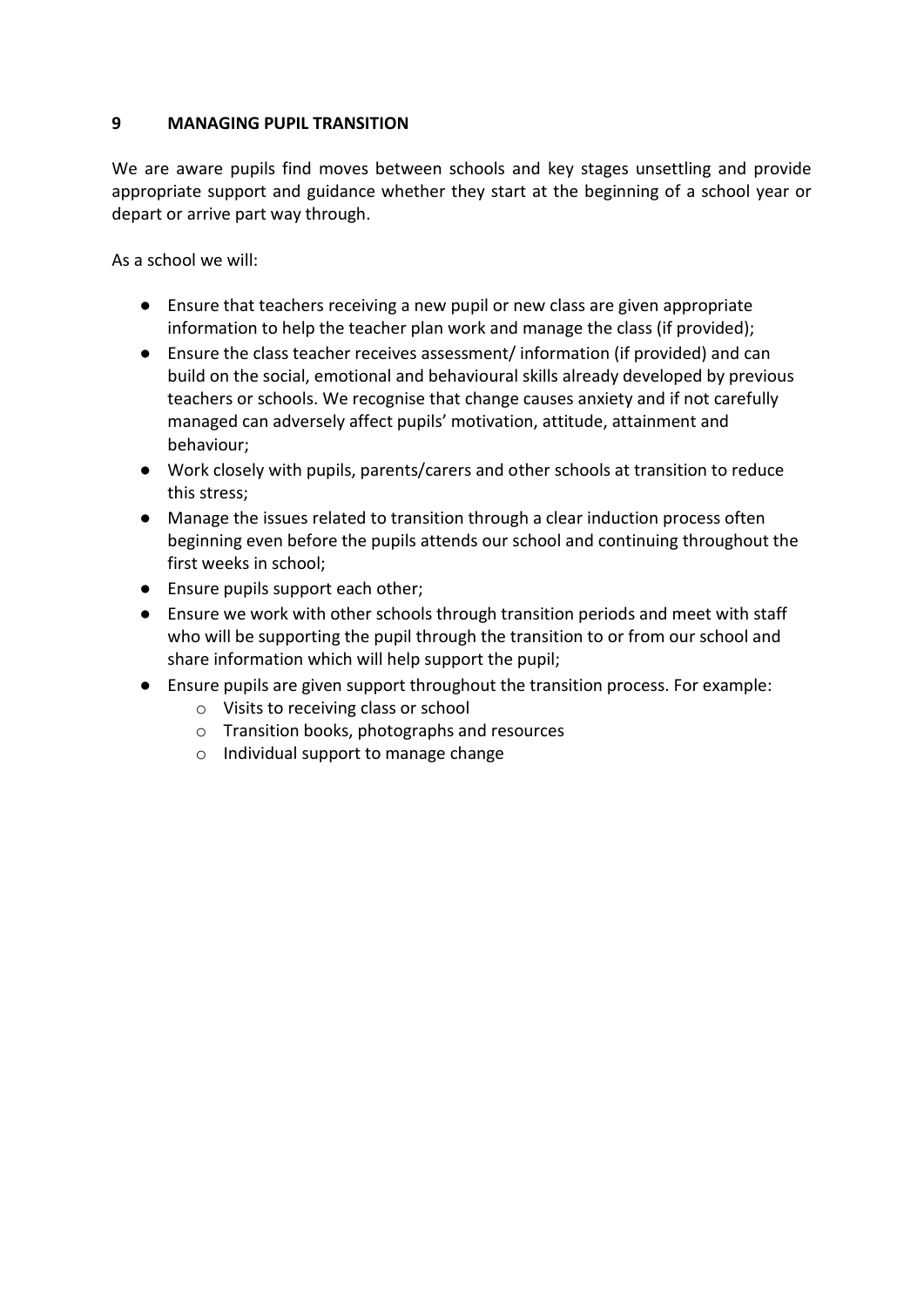#### **10 ORGANISATION AND FACILITIES**

We are aware that the school ethos is communicated in actions as well as words. Pupil's attitudes can be positively or negatively influenced by the ambience of the school's physical elements as well as the personal interactions with staff.

- Recognise that positive behaviour and learning are improved when pupils and staff enjoy an attractive, clean environment and therefore ensure we keep repairs and maintenance up to date;
- Ensure that when graffiti/mess occurs it is cleaned up immediately;
- Ensure the toilets are clean throughout the day, have soap/paper towels;
- Ensure that social areas in the school are identified and seating provided to encourage pupils to interact;
- Ensure that pupils are supported in play activities at lunch and break times;
- Create a welcoming and comfortable area where parents can be received.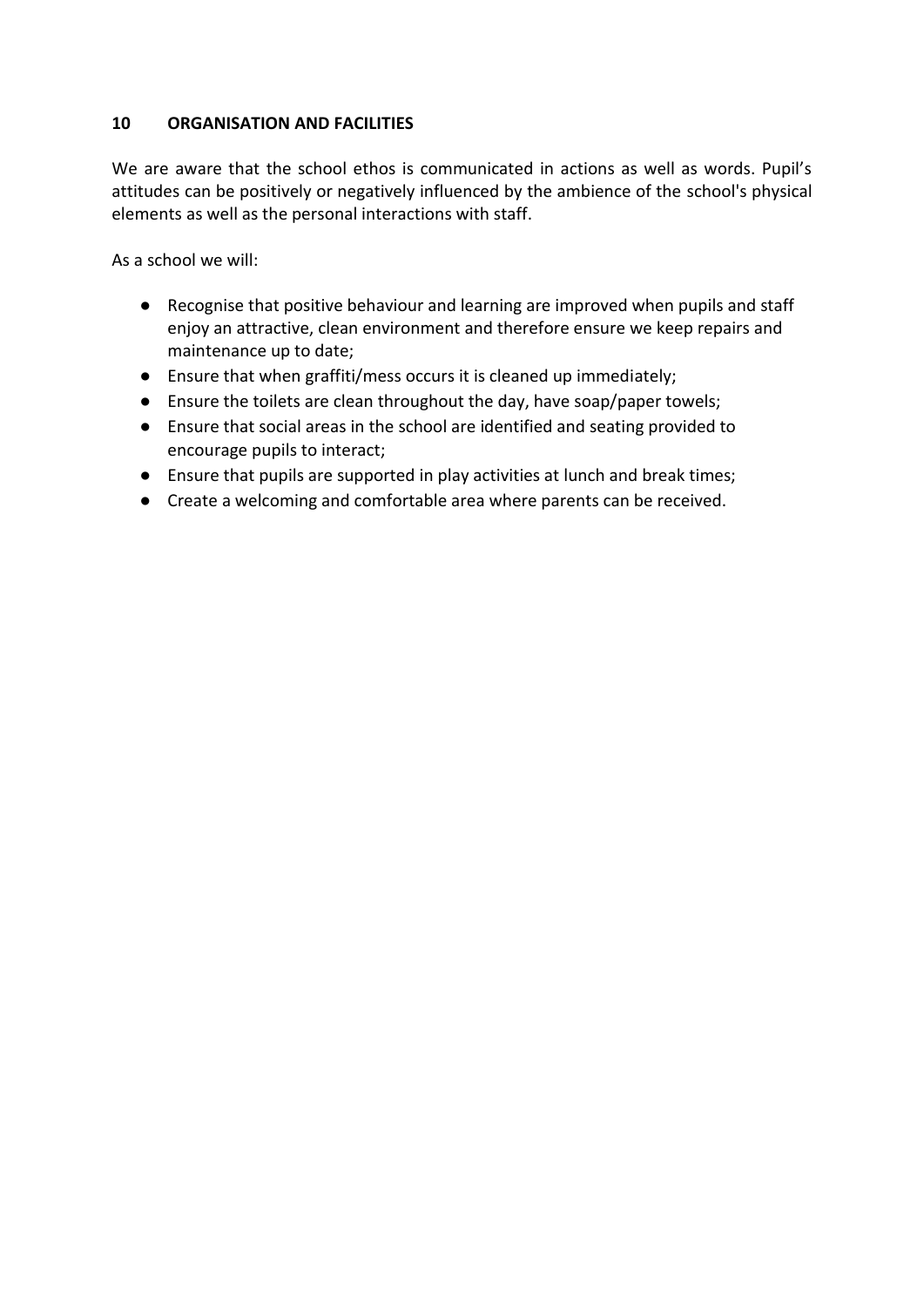## **11 PUPIL BEHAVIOUR OUTSIDE OF SCHOOL PREMISES**

Teachers have a statutory power to discipline pupils for misbehaving outside the school premises. They may discipline a pupil for:

Any misbehaviour when the child is:

- Taking part in any school-organised or school-related activity or
- Travelling to or from school or
- In some other way identifiable as a pupil at the school.

Misbehaviour at any time, whether or not the conditions about apply, that:

- Could have repercussions for the orderly running of the school or
- Poses a threat to another pupil or member of the public or
- Could adversely affect the reputation of the school.

Discipline will always be carried out in accordance with the staged sanctions laid out in this policy, unless there is increased risk to pupils or staff and swifter action may be taken.

While on offsite visits the lead member of staff will have briefed the team on expectations of behaviour and procedures for managing hazards and risks caused by inappropriate behaviour.

On occasions the school may deem another agency more appropriate to deal with the incident or issue e.g. police.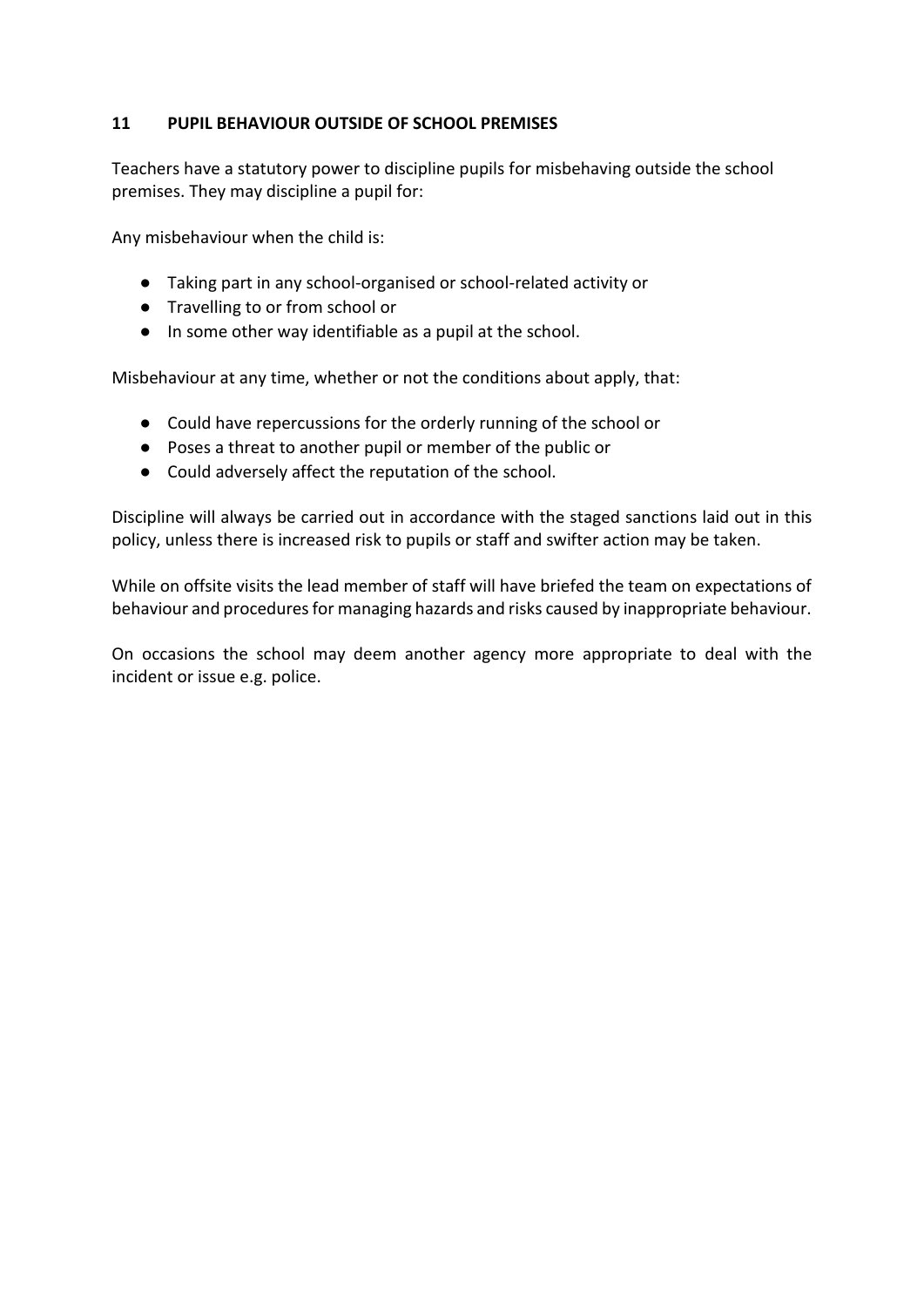# **12 CONFISCATION OF INAPPROPRIATE ITEMS**

If staff suspect there a pupil is in possession of a prohibited item as set out in the table below, the actions will be carried out.

| Items banned in the school rules                                                                                                                                                                         | <b>Procedure after confiscation</b>                                                   |
|----------------------------------------------------------------------------------------------------------------------------------------------------------------------------------------------------------|---------------------------------------------------------------------------------------|
| electronic equipment which have not<br>been agreed to be on person must be<br>stored in the school office                                                                                                | Held until the end of the day and then<br>returned to the pupil                       |
| <b>Prohibited items</b>                                                                                                                                                                                  |                                                                                       |
| Knives and other weapons                                                                                                                                                                                 | Disposed of by the school unless it is<br>believed to be illegal - police involvement |
| Alcohol                                                                                                                                                                                                  | Poured down a sink or returned to<br>parents                                          |
| Controlled drugs                                                                                                                                                                                         | Handed over to police                                                                 |
| Other substances not believed to be<br>controlled drugs                                                                                                                                                  | Handed over to police                                                                 |
| Stolen items                                                                                                                                                                                             | Handed to police if of high value<br>Returned to the owner where of small<br>value    |
| An article that a member of staff<br>reasonably suspects has been, or is likely<br>to be used to commit an offence or cause<br>personal injury to, or damage to the<br>property of, any person in school | Returned to parents<br>Handed to police if offence committed                          |

Should the school have concerns in line with the table below about any data or files on a confiscated device they may examine it and may erase said data or files. Again this should be carried out with the pupil present and in the presence of another member of staff.

| Data or files which could be searched for   | <b>Procedure if found</b>                   |
|---------------------------------------------|---------------------------------------------|
| Indecent pictures that may cause harm or    | Files deleted and device returned to pupil  |
| offence to others in the school community   | at the end of school day - Police if        |
|                                             | necessary.                                  |
| Information relating to illegal activity in | Device handed to police                     |
| school                                      |                                             |
| Photographs of staff members or other       | Files deleted and device returned at end of |
| pupils                                      | school day                                  |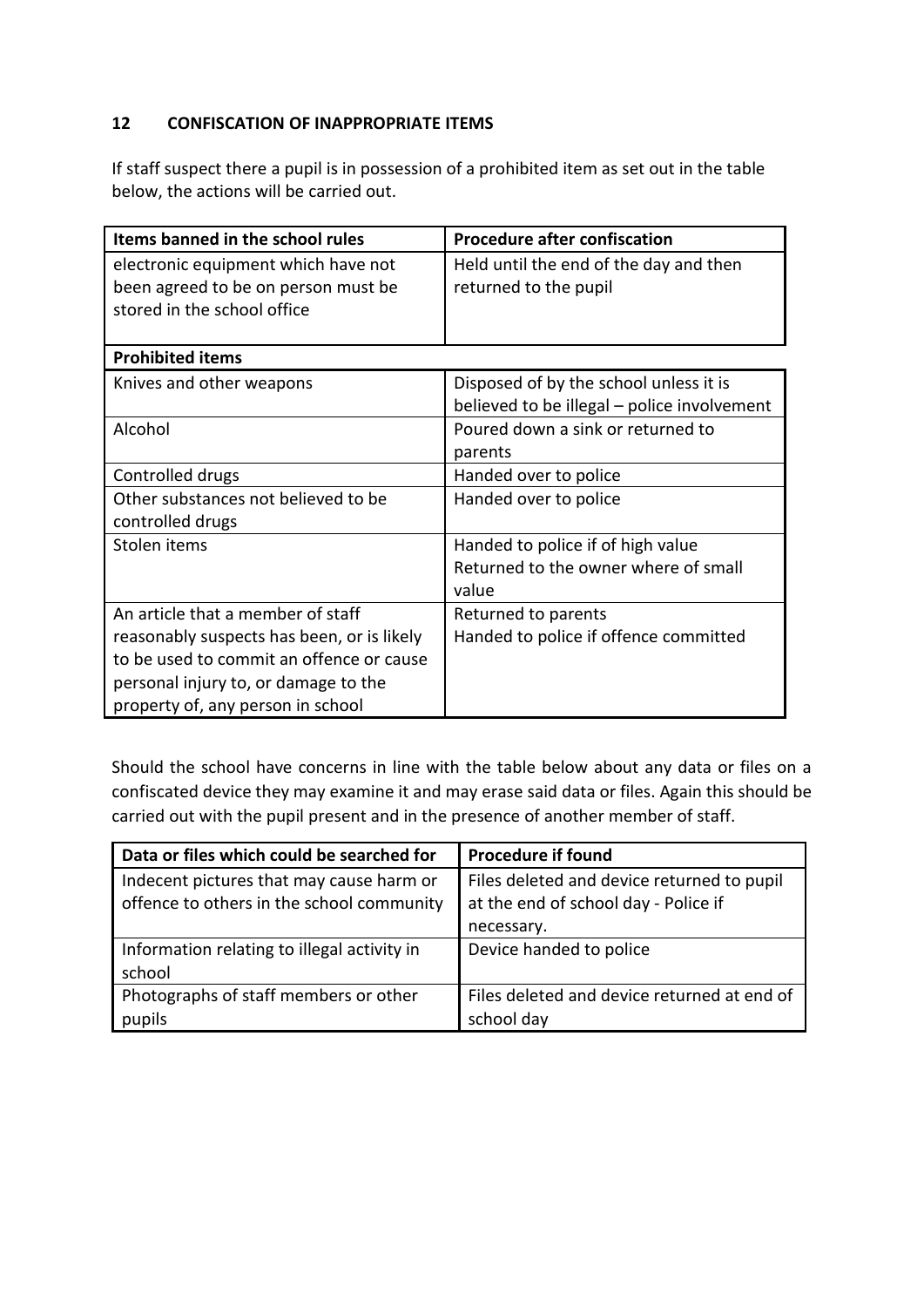# **13 THE USE OF REASONABLE FORCE**

Schools have a legal duty of care for all their pupils. Where a pupil is creating a situation where they are threatening the wellbeing of other pupils, reasonable force may need to be used to control or restrict movement. It will only be used as a final option. Staff will always try to intervene verbally, using de-escalation techniques, before using reasonable force.

Where staff fear for their own safety and the pupil is not responding to a verbal request, help should be sought before intervening.

Reasonable force can be used to prevent pupils:

- from hurting themselves or others,
- causing damage to property or
- causing disorder within the class or school grounds.

In our school we will use reasonable force to:

- remove disruptive children from the classroom where they have refused to follow an instruction to do so;
- prevent a pupil behaving in a way that disrupts a school event or a school trip or visit;
- prevent a pupil leaving the classroom where allowing the pupil to leave would risk their safety or lead to behaviour that disrupts the behaviour of others;
- prevent a pupil from attacking a member of staff or another pupil;
- $\bullet$  to stop a fight in the playground;
- use physical intervention with a pupil at risk of harming themselves through physical outbursts and lack of self-control.

Staff are trained to use a range of de-escalation strategies and proactive interventions, to minimise the use of restrictive physical intervention. Staff will use a supportive attitude and approach – an empathic, non-judgemental approach attempting to alleviate anxiety. Containment is particularly important. Dangerous or socially unacceptable behaviour needs to be stopped. The situation must be made safe for the child, for other children and for the adults involved.

- Where pupils have a consistent lack of self-control, acting out and demonstrating risk behaviour, a risk assessment and behaviour plan will be shared with those involved with the pupil.
- Where physical intervention has been used, parents will be informed and an incident form completed. Incident reports will always be signed by the Head of School

All complaints about the use of force will be thoroughly, speedily and appropriately investigated in line with the schools complaints policy. The onus is on the person making the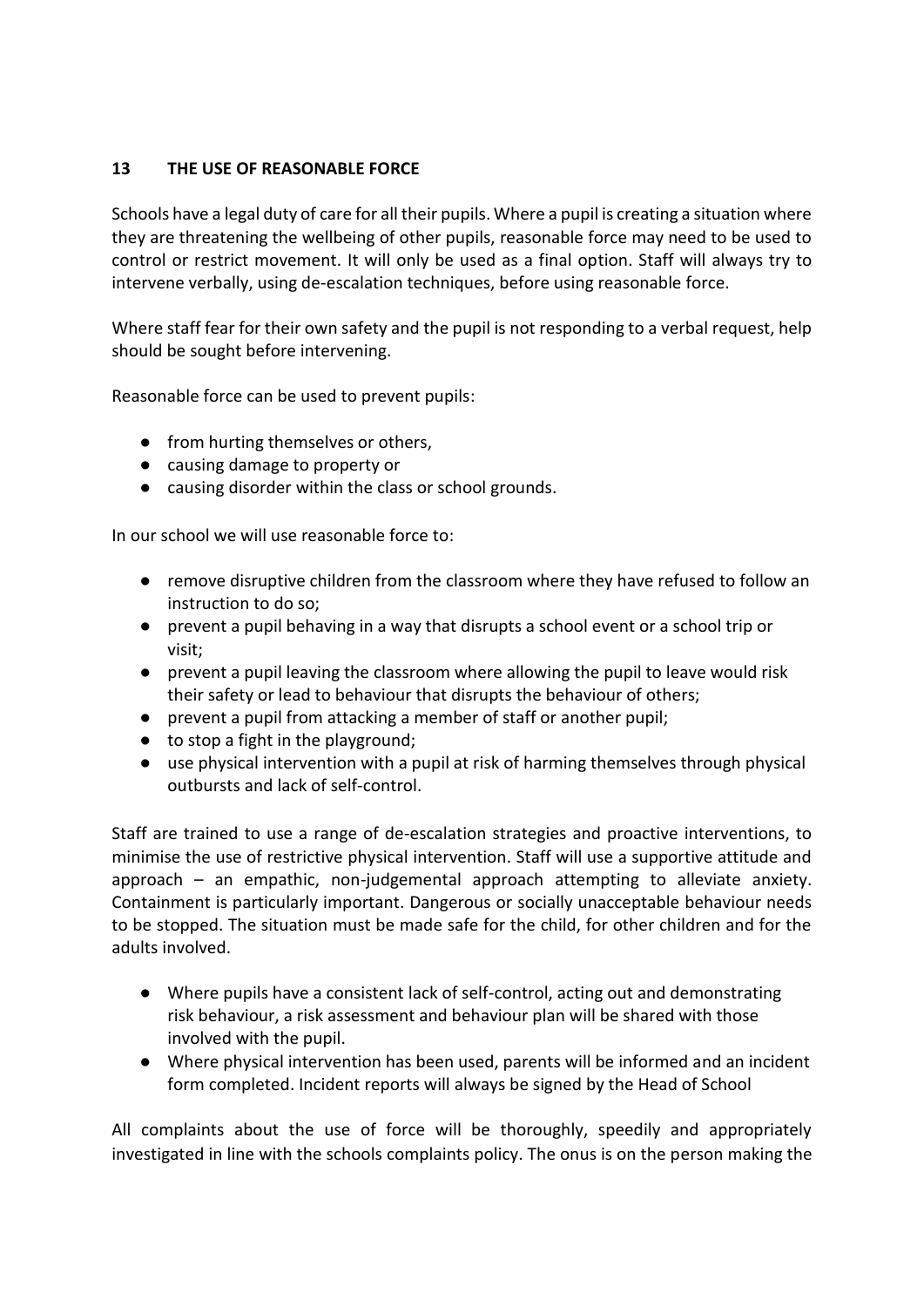complaint to prove that their allegations are true and not the member of staff to show they acted reasonably. Suspension is not an automatic response to a complaint being made.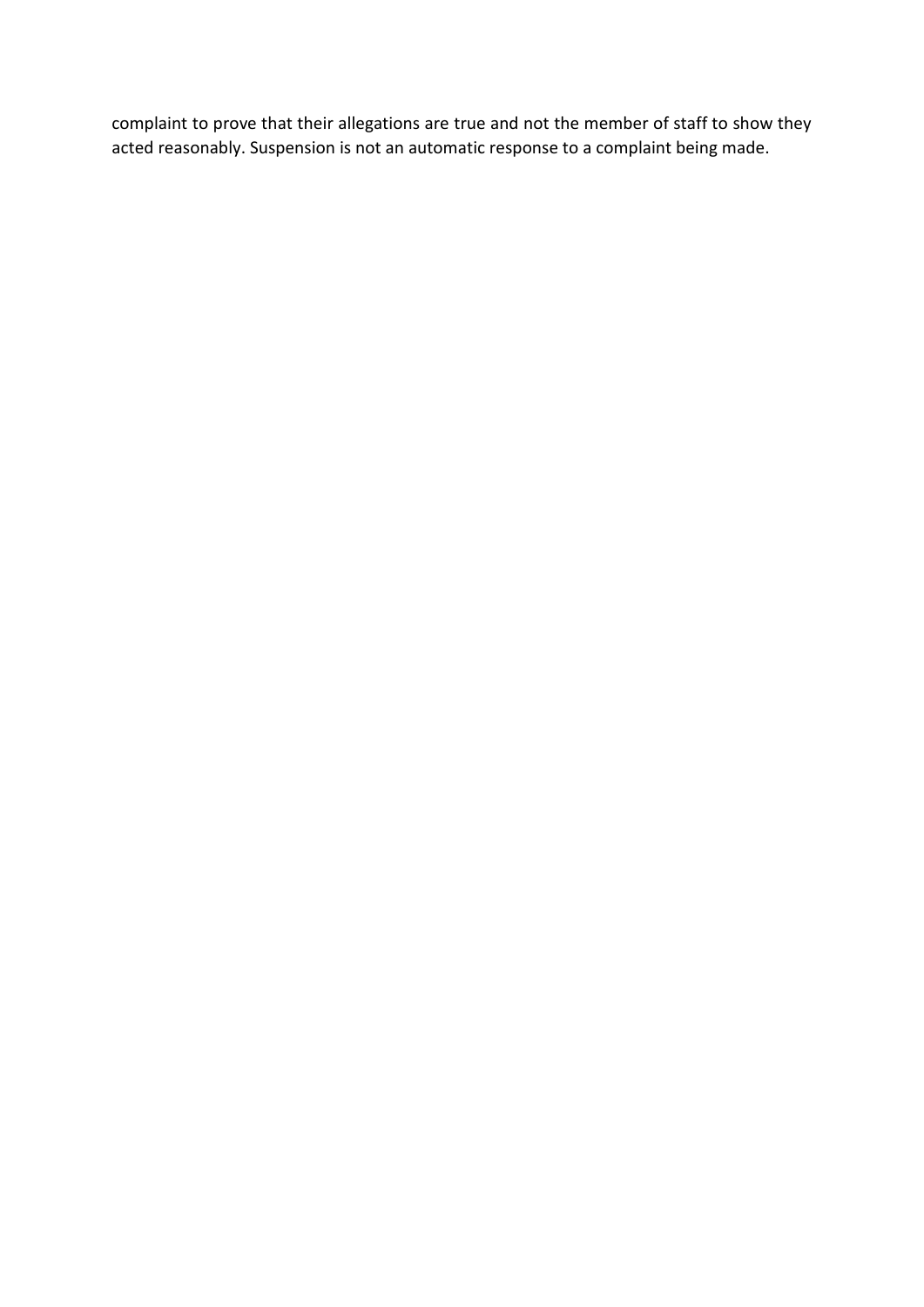# **APPENDIX A - School partial reopening: COVID-19 changes**

# **Response to COVID-19**

Government guidance is now published which outlines the partial reopening of schools from 1 June 2020. I wish to inform you of the principles and processes that GUST Independent School will follow, to ensure a safe school environment for all.

All children at GUST were risk assessed as being safer at home when schools closed for lockdown. Those who need to continue with home learning will have their risk assessments reviewed to ensure that it is safe for them to do so.

## Principles for re-opening

1. We are committed to reopening in a calm and well organised manner, which reassures children, parents and staff that their school is a safe place to learn and work, and that all government guidance is followed carefully.

2. We are committed to supporting the welfare and wellbeing of our children and staff, recognising that this is an anxious period for all.

3. We will reopen in a carefully considered manner, basing our decisions on the best available evidence, and we will only reopen school once we are convinced that our staffing levels, revised systems and plans are effective.

4. Monday 1 June is the earliest designated opening date. We have been given some flexibility with the date for reopening, and it is likely that we will reopen for the designated children during the week beginning 1 June, although not necessarily on 1 June for all designated children.

# Social distancing and negative behaviour

Any child who exhibits negative behaviour whilst children and staff are engaging with social distancing rules will be liable to sanctions.

These could include, but not limited to:

- Review of risk assessment
- Move to return to home learning (deemed too high risk to engage in face-to-face learning)
- Exclusion

Behaviours which could lead to a sanction include, but not limited to:

- Not adhering to social distancing either with staff or other children (this could be deliberate or unintentional)
- Deliberately coughing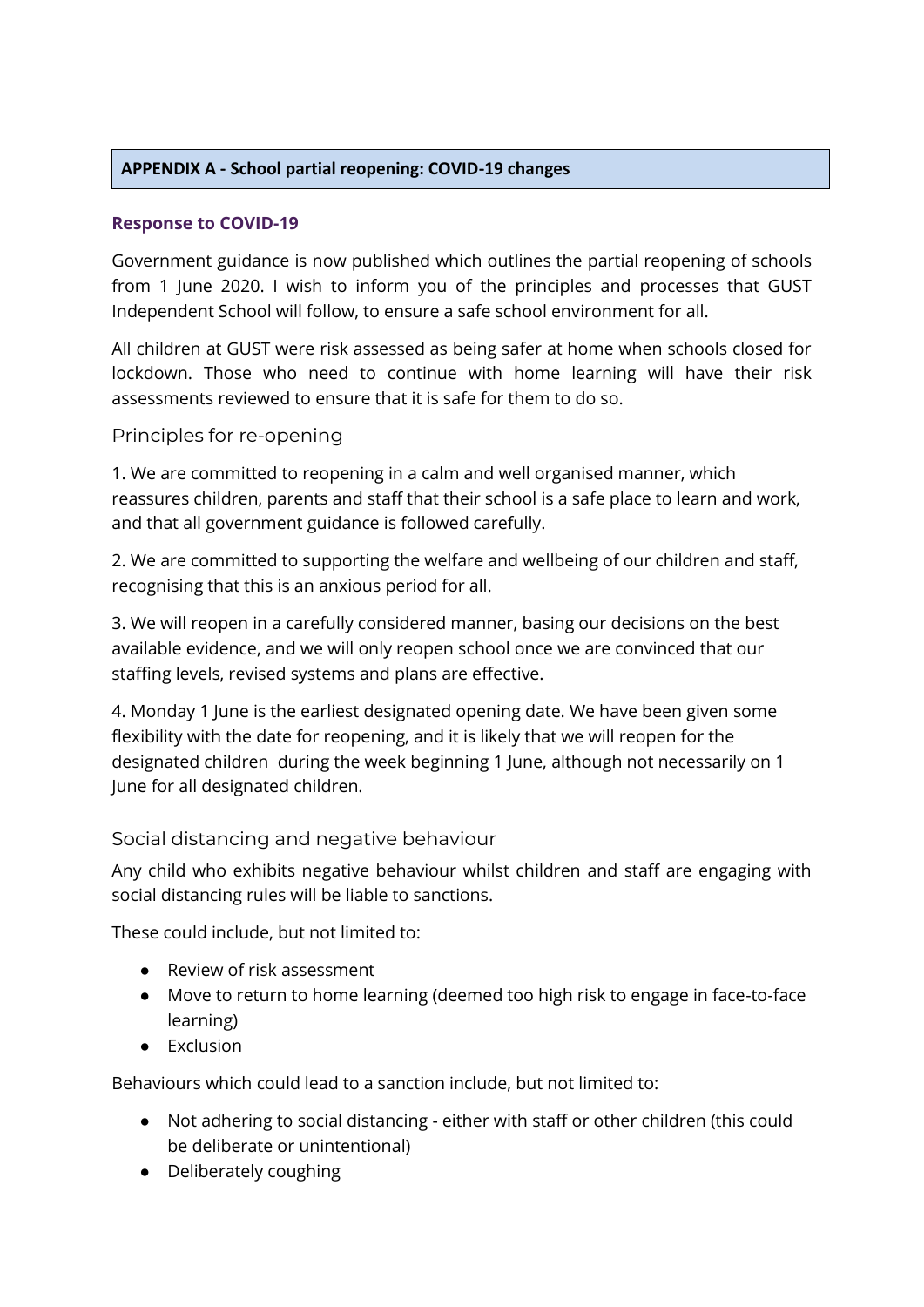● Spitting

# **Staffing**

Should staffing levels fall below the requirement to keep children safe in small socially distanced groups, then the school may follow a revised timetable for some children for a period of time.

Children with additional needs will be supported on the return to school and we will aim to replicate previous arrangements and staffing. Where this might not be possible, we will always contact parents / carers to discuss any proposed changes to arrangements.

On initial reopening, children will work 1:1 with a teacher or member of support staff.

# Remote Learning

School will continue to deliver materials and content and teaching support for remote learning for those year groups who are not returning to school at this point. Year 10 and Primary will also continue to receive remote learning, as will children who are not returning for medical or other reasons.

Staff will continue to make regular daily welfare calls to parents, carers and pupils. Families who school cannot make regular contact with may need a home visit as stated in the school Child Protection and Safeguarding Policy.

Any concerns should be immediately reported to the DSL as per school procedure.

# Attendance

Designated children are strongly encouraged to attend school, unless they are selfisolating, or they are clinically vulnerable.

If someone in a child's household is extremely clinically vulnerable, the child should only attend if stringent social distancing is adhered to, and the child is able to understand and follow instructions.

Parents/carers should notify school if their child will not be attending so that staff can explore the reason with them and address barriers together.

Parents will not be fined for non-attendance at this time.

Under the Coronavirus Act 2020, the law has been relaxed, so that the parent of a child of compulsory school age is not guilty of an offence on account of the child's failure to attend regularly at the school at which the child is registered (section 444 of the Education Act 1996).

\*This addendum was created prior to the June 1st partial school reopening and is subject to change by SLT if deemed necessary or appropriate